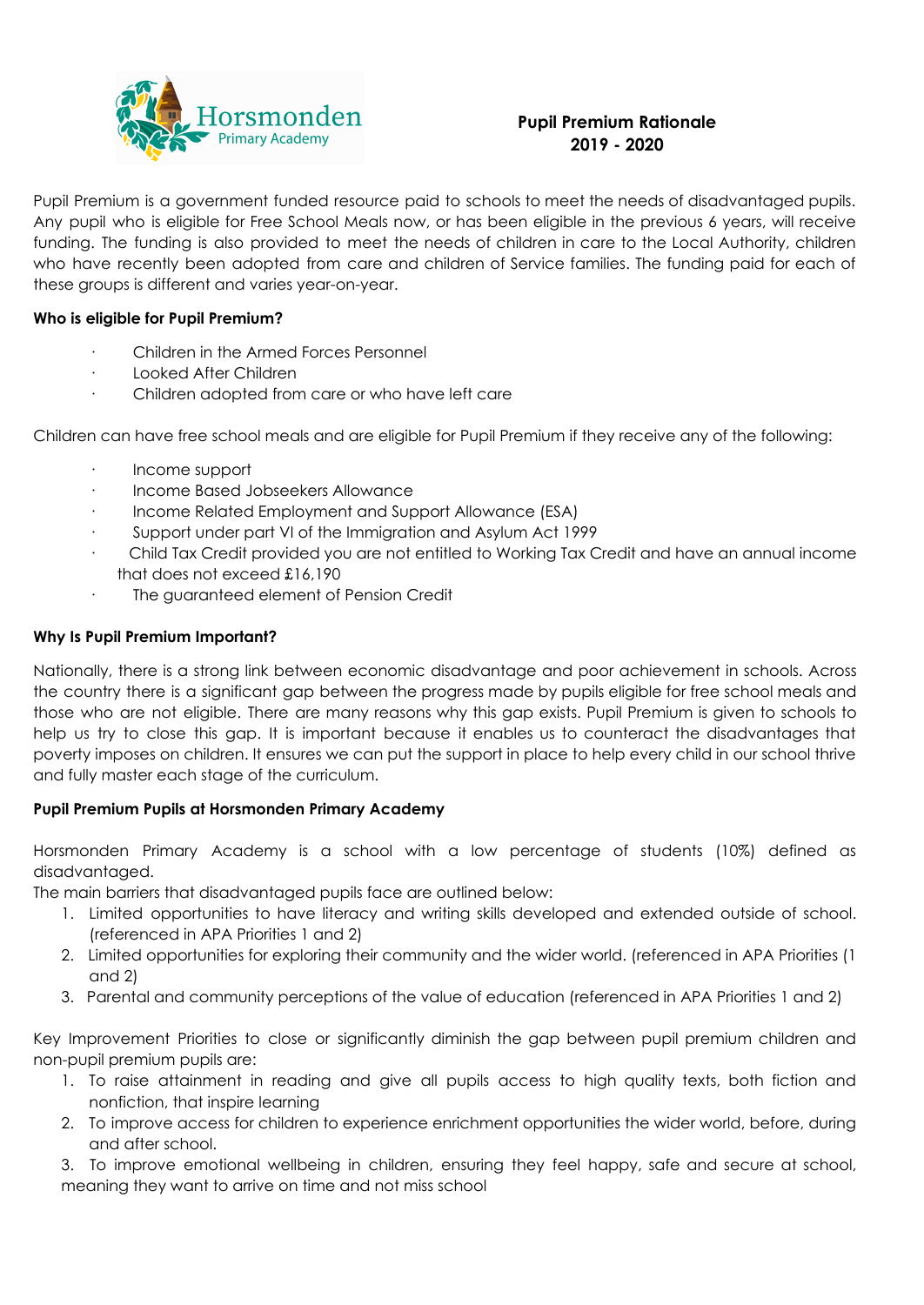We divide our funding into two main areas: raising achievement and promoting wider development. Within each area, there are two strands to our offer: The table below is used as a reference document to ensure any resource, strategy or intervention has a clear focus.

| <b>Raising Achievement</b>                                                                                | <b>Wider Development</b><br>2.                                                                                                                                                                                            |
|-----------------------------------------------------------------------------------------------------------|---------------------------------------------------------------------------------------------------------------------------------------------------------------------------------------------------------------------------|
| To close learning gaps and strive to ensure pupils all have<br>the best outcomes possible.                | Ensuring that pupils have full access to all the educational<br>opportunities to ensure their provision and raise<br>confidence so that every child is ready and fully prepared<br>for the next stage in their education. |
| Learning Skills<br>The way that classes and staffing are arranged to<br>maximise learning.                | Enrichment<br>The Academy contribution to trips, visitors, uniform and<br>other opportunities to reduce the impact of disadvantage<br>on educational experience.                                                          |
| Intervention                                                                                              | Guidance                                                                                                                                                                                                                  |
| Additional and different personalised provision in place to<br>close learning gaps and maximise progress. | Additional advice and support given to individuals and<br>families to reduce the impact of wider issues on<br>educational success.                                                                                        |

# **Pupil Premium Expenditure Plan 2019-2020**

| No of pupils and PPG received in 2019   |         |  |  |  |  |
|-----------------------------------------|---------|--|--|--|--|
| Number of pupils on roll in September   | 172     |  |  |  |  |
| Total number of pupils eligible for PPG | 17      |  |  |  |  |
| Amount of PPG received per pupil        | £1320   |  |  |  |  |
| <b>Total amount of PPG received</b>     | £22,440 |  |  |  |  |

## Key Priority 1: To raise attainment in reading and give all pupils access to high quality texts, both fiction **and non fiction, that inspire learning**

| Intervention/<br><b>Resources</b>                                                                                                                                  | <b>EOY</b><br>Target                                                            | Total<br><b>Expenditure</b> | <b>EOY RAG</b> |     |      | Impact                                                                                                                                                                                                    | Continue in<br>2020-2021? |
|--------------------------------------------------------------------------------------------------------------------------------------------------------------------|---------------------------------------------------------------------------------|-----------------------------|----------------|-----|------|-----------------------------------------------------------------------------------------------------------------------------------------------------------------------------------------------------------|---------------------------|
|                                                                                                                                                                    |                                                                                 |                             | <b>Nov</b>     | Mar | June |                                                                                                                                                                                                           |                           |
| Reorganise<br>the school<br>library by<br>purchasing<br>new storage<br>solutions,<br>books and<br>ultimately<br>creating a<br>language rich<br>research<br>centre. | All PPG<br>children<br>to have at<br>least one<br>library<br>session a<br>week. | £2400                       |                |     |      | Books were purchased and the<br>library was reorganised.<br>Timetable set up and in use just<br>before lockdown.<br>During lockdown, children had<br>access to MyON to continue their<br>reading at home. | <b>No</b>                 |